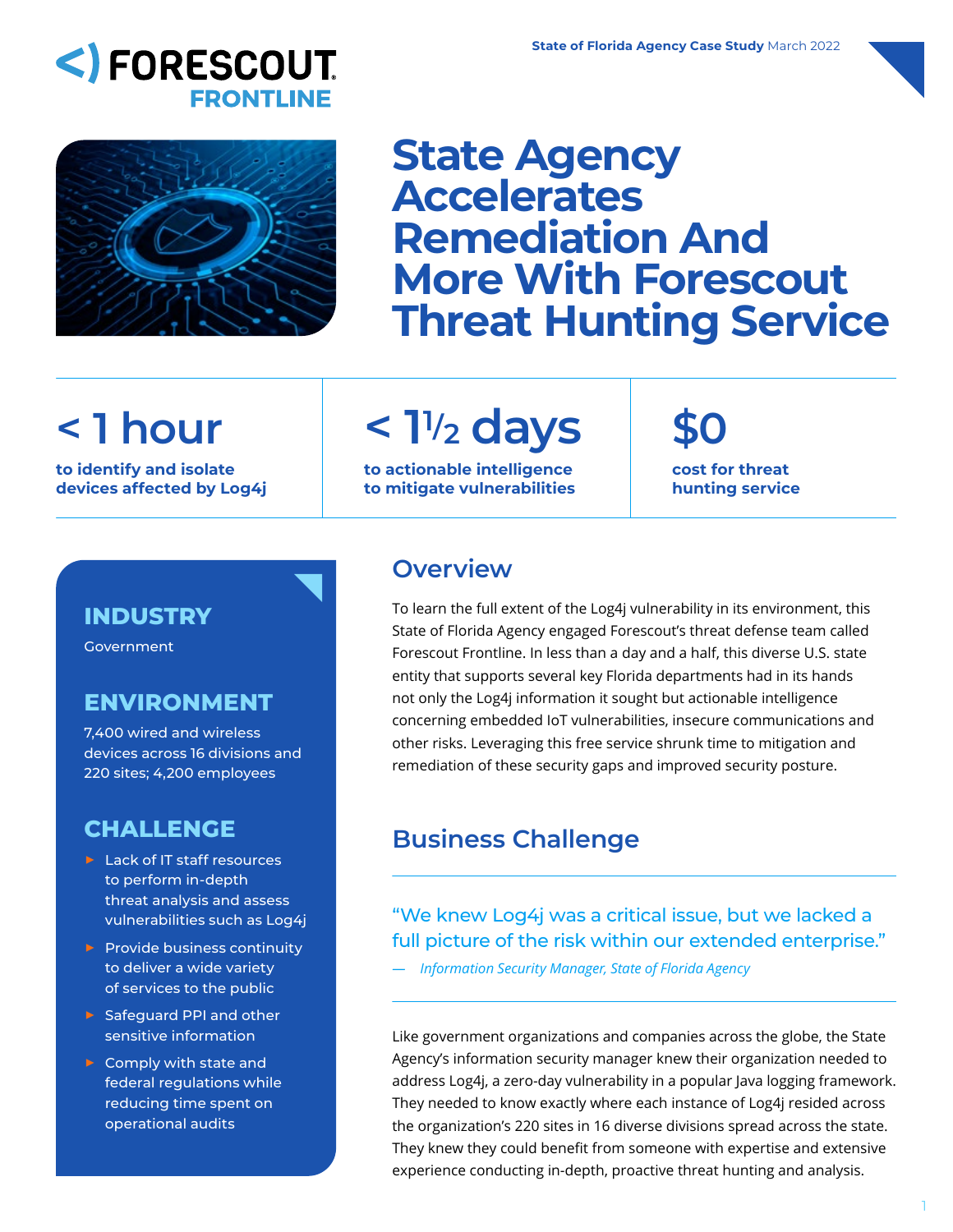

#### **SECURITY SOLUTION**

- ▶ Forescout eyeSight
- ▶ Forescout eyeInspect
- ▶ Vedere Labs Threat Intelligence
- ▶ Forescout Frontline

### **USE CASES**

 $\triangleright$  Threat and risk identification

#### **RESULTS**

- ▶ Obtained detailed information on scope of Log4j vulnerability as well as wide range of other security risks – in 12 hours of onsite engagement
- ▶ Discovered Log4j, PrintNightmare, NUCLEUS:13, RIPPLE20 and other vulnerabilities, including insecure communications and blacklisted credential usage
- ▶ Accelerated time to mitigation and remediation of security gaps, known and unknown
- ▶ Gained knowledge to enhance value of existing Forescout investment
- ▶ Made possible the identification and isolation of all managed devices vulnerable to Log4j in one hour

## **Why the Forescout Threat Hunting Service?**

Consequently, the State of Florida Agency decided to take advantage of Forescout Frontline's new threat hunting service, currently available at no cost to Forescout customers as well as prospective customers as the service is being developed and fine-tuned with customer input. "We've been extremely pleased with Forescout support so far and the service was free, so we thought we would give it a try," explains information security manager. Shawn Taylor, head of Forescout Frontline's team, spent a day and a half on-site threat hunting using three key tools: the State of Florida Agency's existing Forescout's device visibility and control platform; Forescout eyeInspect, which passively analyzes network telemetry looking for vulnerabilities as well as such risks as use of blacklisted credentials, insecure communications methods and expired SSL certificates; and the Vedere Labs Threat Intelligence. (Forescout Frontline also uses other third-party and open-source tools when needed.)

### **Business Impact**

#### "Shocking" Results and Actionable Intelligence within 12 Hours On-Site

After just a day and a half on site, Taylor produced a report with comprehensive threat hunting findings for the extended State of Florida Agency enterprise. "My initial reaction to the findings was shock," recalls the information security manager. "They were eye-opening. I reached out for one thing – visibility into our Log4j vulnerability – but received so much more. The findings gave us visibility into security gaps, some we already knew about and others we didn't…The report was way more thorough than I expected, with in-depth information and actionable intelligence. Not just on Log4j but on other critical vulnerabilities as well, and not just in general terms but exactly where they exist in our environment."

#### Shrinking Time to Mitigation and Remediation of Vulnerabilities

The detailed report also provided possible next steps for each type of vulnerability found. For instance, for the 37 devices with Log4j and the 2,500 devices with PrintNightmare, the recommended next step was to apply Microsoft's released patches and recommended configurations. For others, such as NUCLEUS:13 and RIPPLE20 vulnerabilities for which the vendor had not yet released a patch or upgrade, possible next steps